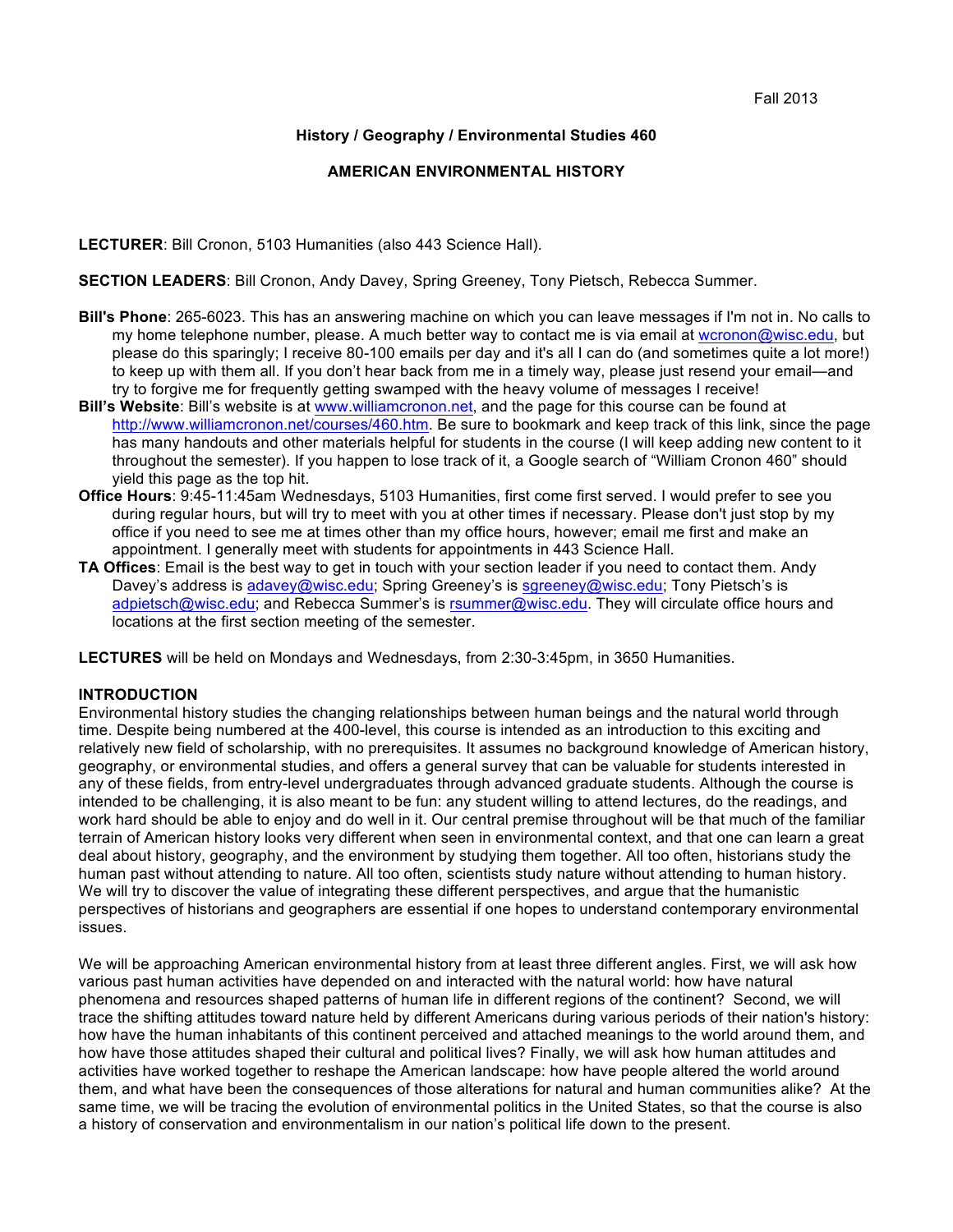### **A NOTE ON THE READINGS**

This syllabus provides a detailed outline of what we'll be covering in the course, and we strongly advise you to refer to it often as you plan your studying. Readings are moderately extensive, but they are generally not difficult; they have been chosen as much as possible to be fun and thought-provoking as well as informative. All required texts are available at the University Bookstore, and can also be ordered online. They are as follows (with call numbers):

Wayne C. Booth, et al., *The Craft of Research*, 3rd edition, Q180.55 M4 B66 2008. William Cronon, *Changes in the Land*, GF 504 N45 C76 2003 (any edition OK) Aldo Leopold, *A Sand County Almanac*, QH81 L56 1966 (any edition OK) David Stradling, *Conservation in the Progressive Era: Classic Texts*, QH76 C6545 2004 Donald Worster, *Dust Bowl*, F786 W87 (any edition OK)

I have kept down the number of required textbooks quite significantly in recent years in an effort to reduce costs for students; at the same time, the number of online readings has increased, as you'll see when you study the syllabus below. All required textbooks are available on reserve in Helen C. White library. You needn't purchase all of them, and you should feel free to read library copies or share books with classmates if you prefer. Other readings are available as course handouts or on electronic reserve either via your My UW page or on my personal website. *Please be sure you know how to access e-reserve readings and find my website by the end of the first week of classes.*

### **COURSE GRADING**

The midterm exam counts for 20% of your grade, and the final for 25% of it; the first paper counts for 5%; the place paper for 30%; and section participation for the remaining 20%. Please note in particular that we take section participation very seriously in this course. Learning how to *talk* intelligently and enthusiastically about significant subjects is actually one of the most important skills you can learn in college, and this course is a great place to work on that skill. We'll be dealing with interesting readings about historical subjects that have important implications for our present and future, so it shouldn't be hard for you to come to section with questions and comments you'd like to share with other members of the group. Try to make a special effort to get to know not just your section leader, but the other students in your section. We promise this will not only make the course more enjoyable, but will add a lot to what you learn as well.

### **EXAMINATIONS**

There will be two exams, a midterm and a final. The final has an objective section and essay question covering mainly the second half of the course, but also has a second essay question requiring a comprehensive essay covering the course as a whole. **Please note that our final exam this semester falls very late during the exam period, from 7:45-9:45am on Saturday, December 21 (a truly awful exam slot). We will** *not* **be offering an alternative exam time, so you should be sure to plan your holiday travel accordingly.**

### **WRITTEN ASSIGNMENTS**

**FIRST PAPER:** (2 double-spaced pages; 3-4 pages for Honors undergrads and graduate students): This brief initial writing assignment asks you to use one or more primary documents to investigate a particular place on campus or elsewhere in Madison—most likely a building or landscape—to assess the ways in which it was different in the past from what it is today. This assignment only counts for 5% of your grade because we don't want you to get too stressed out about it; to the contrary, we'd like you to experience the fun of playing historical detective to track down one or more documents (photographs, plans, maps, guidebooks, descriptions, etc.) to help you understand what your place was like in the past compared with what you see today. You'll be doing the same thing on a much larger scale for your final place paper, so you should regard this as a way to get started thinking about how you'll approach that assignment too. The suggestions for finding place paper documents in the next section can be equally helpful for this much briefer paper, so please read them carefully. We'll also arranged a special pair of open house presentations at the UW Archives during the week before this paper is due to help get your creative juices flowing while finding documents that might be especially intriguing to use for it.

Three books that include very helpful compendia of old photographs of UW-Madison and the surrounding city are: Arthur Hove, *The University of Wisconsin: A Pictorial History* (1991), LD 6128 H68 1991 Stuart Levitan, *Madison: The Illustrated Sesquicentennial History, Vol. 1, 1856-1931* (2006), F589 M157 L48 2006 David Mollenhoff, *Madison: A History of the Formative Years* (2003), F589 M157 M64 1982, 2003 See also the various online resources described in the place paper discussion below.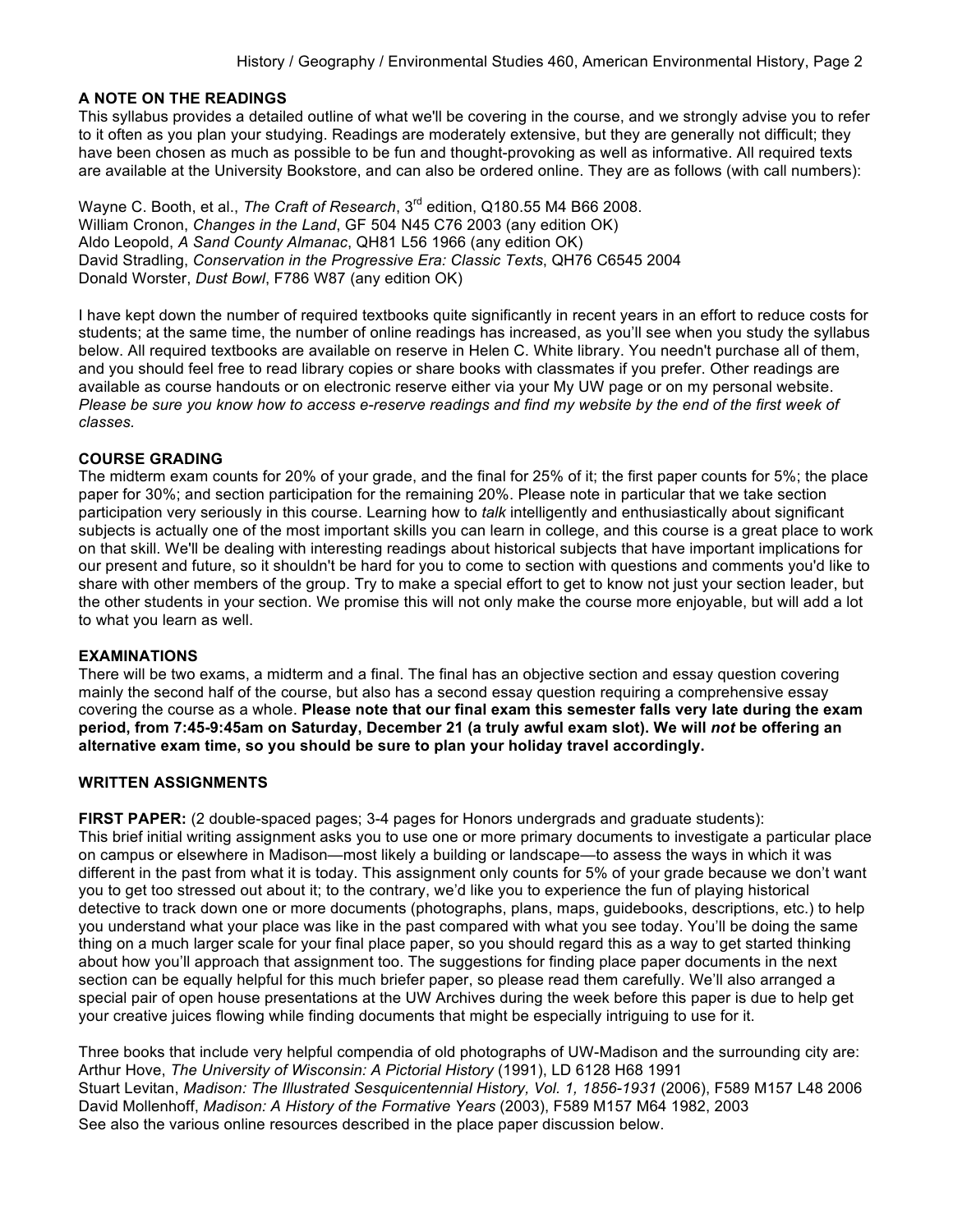**THE PLACE PAPER** (5-6 double-spaced pages: 7-10 pages for Honors undergrads and graduate students): This is due at the beginning of lecture on Monday, November 25, and is intended to give you an opportunity actually to *do* environmental history yourself as a way of synthesizing what you've learned from the entire course. In it, you are to choose some place--either located in Madison or somewhere you know well from your home or travels--and write a brief essay discussing your interpretation of some aspects of its environmental history, using the themes and perspectives we've studied in class. Because this is a relatively brief paper, you'll need to think carefully about what parts of your chosen place you wish to explore in your essay: it is far better to discuss a few aspects well than many aspects superficially. Write a description or tell a story that will explain to the reader how this place came to have the shape and qualities it has today. You should think of this paper as an exercise in historical, geographical, and environmental interpretation, asking you to read a small patch of landscape as a document of past environmental change. Just as importantly, your place should illustrate one or more important themes drawn from the course as a whole, so please be careful to think carefully about which course themes can help you interpret the past of your place—and which aspects of your place can illustrate the themes of the course.

Since we'd like you to be thinking about this paper from the very start of the semester, we'd like to offer you some suggestions for the how best to approach it. *Remember that a key aspect of this assignment is for you to gain experience trying to "read" an actual landscape while comparing what you find in that place today with historical documents that will help you interpret how it was different in the past.* We fully understand that you don't know enough environmental history to construct a complete or fully accurate narrative of environmental changes that have shaped your chosen place. What we're looking for instead is that you take a long, careful look at the place and try to see it with unfamiliar eyes, taking nothing for granted but looking at everything you see there as if you'd never seen it before. Then ask how the things you see might have come to be there. As the first lecture of the course suggests, the trick is to ask as many questions as you can about landscapes you ordinarily take for granted. (Remember, you can go back and reread that first lecture, which is printed as an essay called "Kennecott Journey" in the book *Under an Open Sky: Rethinking America's Western Past*, edited by myself; a PDF version of it is even more conveniently available on the course page of my website.) Use materials from the readings and from the lectures to help you think about the kinds of questions you want to ask, and do the best job you can answering these questions using the evidence you can find on the ground.

To help you learn the research skills you'll be using in investigating and writing about your place, a group of my graduate students and I created a special website on **"Learning Historical Research,"** designed especially for this place paper assignment, which I would encourage you to explore in detail: www.williamcronon.net/researching/. It has *many* tips and suggestions that are likely to be helpful to you not just for this paper but for work you do in other courses as well. You are also *strongly* encouraged to read as early in the semester as you can the entirety of the classic book by Wayne Booth, Gregory Colomb, and Joseph Williams entitled *The Craft of Research*.

If you're having trouble choosing a place to write about, consider these suggestions right here in Madison; most can easily be applied to other locations as well:

- Walk along a railroad track for a mile or more (the one behind the Kohl Center that has become a bike path west of the campus power plant might be a good choice) and think about its relation to the surrounding landscape. Ask how adjacent sites relate to the railroad, and how those relations may have changed with time. In what ways does the railroad divide the surrounding land, and in what ways does it connect it? How might these divisions and connections have changed with time?
- Spend an hour or two in a cemetery and see what you can learn from it as a historical document (Forest Hill and Resurrection cemeteries, on both sides of the Speedway, just beyond Madison's West High School on Regent Street, are excellent for this exercise). What can you learn about the lives of those who are buried there: how long they lived, how they died, what their family relations were, etc.? What does the changing iconography of gravestones and monuments tell you about their attitudes toward life, death, and their place in the natural world? How does the physical form of the cemetery itself (as opposed to individual graves) reflect cultural attitudes toward nature? An excellent general guide to cemeteries is Douglas Keister's *Stories in Stone: A Field Guide to Cemetery Symbolism and Iconography*, NB1800 K45 2004. There is a walking tour of Forest Hill Cemetery and other resources available at this link: http://www.cityofmadison.com/parks/parks/cemetery/. And there are very detailed guides to the people buried in Madison's two main cemeteries: *Forest Hill Cemetery: A Biographical Guide to Forest Hill Cemetery* and *Bishops to Bootleggers: A Biographical Guide to Resurrection Cemetery*.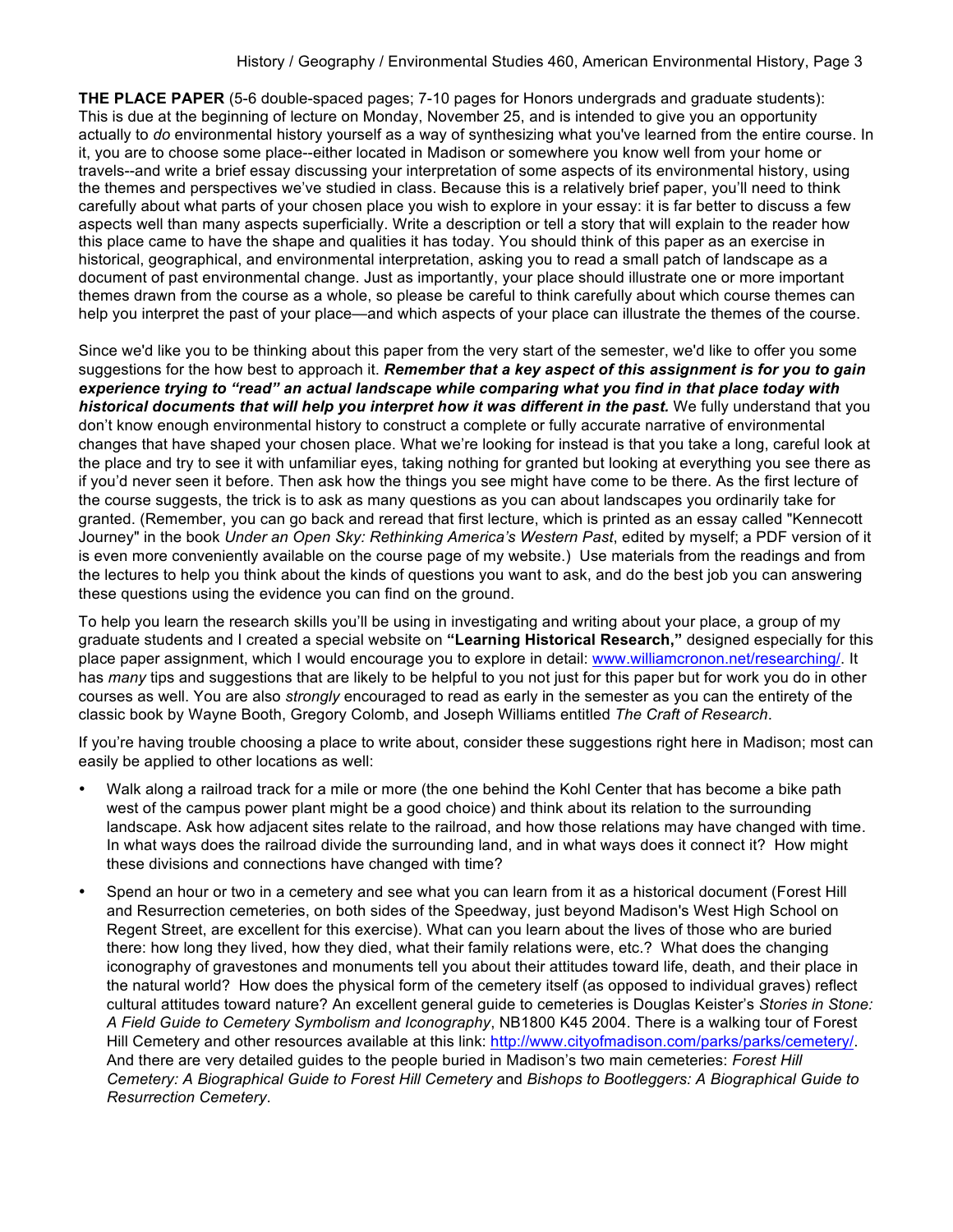- Drive or bike west from the UW stadium along Regent Street, Speedway, and Mineral Point Road until you're well out into the agricultural countryside (if you can, go as far as Pine Bluff, or even to the point where the road finally ends at Highway 78, which would be a round trip of 20-30 miles). As you ride, look very closely at the changing spatial arrangement of streets, buildings, and settlement patterns. How do houses change? Look at their sizes, styles, presence or absence of garages and porches, nearness to neighboring houses, sizes of front and back yards, relation of residential and non-residential buildings, etc., etc. Look at the presence or absence of green space. As you drive west, you're essentially moving through neighborhoods that were built in each succeeding decade of the twentieth century. The spatial changes you see directly reflect chronological changes in the history of Madison's built environment and its relations to the surrounding landscape.
- Try comparing two different residential neighborhoods in Madison and writing a brief paper on the key differences you notice between them. The City of Madison's Department of Planning & Development has put together a good series of walking tours you can take of historic neighborhoods in the city, easily accessed as downloadable documents from http://www.ci.madison.wi.us/planning/walkTour.html. You might try taking one or more of these tours, and then write about what you see along the way. Just be careful not to write a paper that only reports what you learn from the tour booklet; be sure really to look carefully at what you see and write about the landscape itself, supplementing the guide with additional library research wherever possible.
- Find the "Lost City" in the southeast part of the UW Arboretum and see what you can figure out about its past. This is an old failed subdivision from the early twentieth century which is now completely overgrown (it could be harder to find in deep snow!). You can find a map of where to locate it in the Arboretum visitor's center, and you could read about its past in Nancy Sachse's book, *A Thousand Ages*, QK 479 S16 1974.
- Walk to the end of Picnic Point and spend time looking at the skyline of Madison. Think about the different human elements that make up that skyline, and ask yourself how and when they might have come to be there. Then go examine those same elements close up and read what you can from their sites. You may benefit from exploring the very detailed prize-winning website and digital map for UW-Madison's Lakeshore Nature Preserve, which includes a great deal of historical information at http://www.lakeshorepreserve.wisc.edu/.

Remember, the most important goal of this assignment is to look at a place, ask questions about it, and think about its past with reference to the historical and geographical phenomena you've learned about in this course. This is much harder when you're worrying about it in the abstract than when you're actually doing it. It really doesn't matter what place you pick. You could literally go to anywhere in Madison or your hometown and take a random walk through a neighborhood, thinking about everything you see along the way, and write a great paper based on it.

We ask you to explore your place not just in the present, but in the past. Although you can partly do this by looking for remnants of the past in the place as it is today, you'll also need to do significant archival research to locate old documents—newspapers, maps, travelers' accounts, photographs, advertisements, and so on—that will give you insight into what your place was like in the past. For instance, looking at old photographs can be wonderfully suggestive about how your place has changed in the past.

If you're writing about Madison, there are three excellent photographic histories of the city and the university on reserve at Helen C. White Library: David Mollenhoff's *Madison: A History of the Formative Years*, F589 M157 M64 1982, 2003; Arthur Hove's *The University of Wisconsin: A Pictorial History*, LD 6128 H68 1991; and Stuart Levitan's *Madison: The Illustrated Sesquicentennial History, Vol. 1, 1856-1931*, F589 M157 L48 2006. There should be copies not just on reserve but in the non-circulating reference collection; multiple copies of Mollenhoff's book are in the Geography Library in Science Hall and the Wisconsin Historical Society Library as well. Even if you only spend half an hour looking through these, they could be extremely helpful to you, especially if you're having trouble with the assignment. (These two books are also an excellent source of images to get you thinking about the first assignment for the course as well.)

There are a number of ways you could learn more about your chosen place. The suggestions I've listed below relate mainly to Wisconsin places, but most would be equally well suited to other parts of the country as well. Many of these would likely be very helpful not just for the place paper, but for the first assignment too.

- Look at old photographs. The State Historical Society's Iconographic Collection (located in the Archives on the 4th floor) has a vast collection of images of places from Wisconsin and elsewhere. Nothing is better than a picture for helping you see a past place and relate it to the present. A number of these images (though by no means all!) are now available for on-line search and access at http://www.wisconsinhistory.org/whi/.
- Look at a series of maps of your chosen place to see how it has changed over time. The Cartographic Library in Science Hall can be very helpful here. Aerial photographs might also be very suggestive if they're available.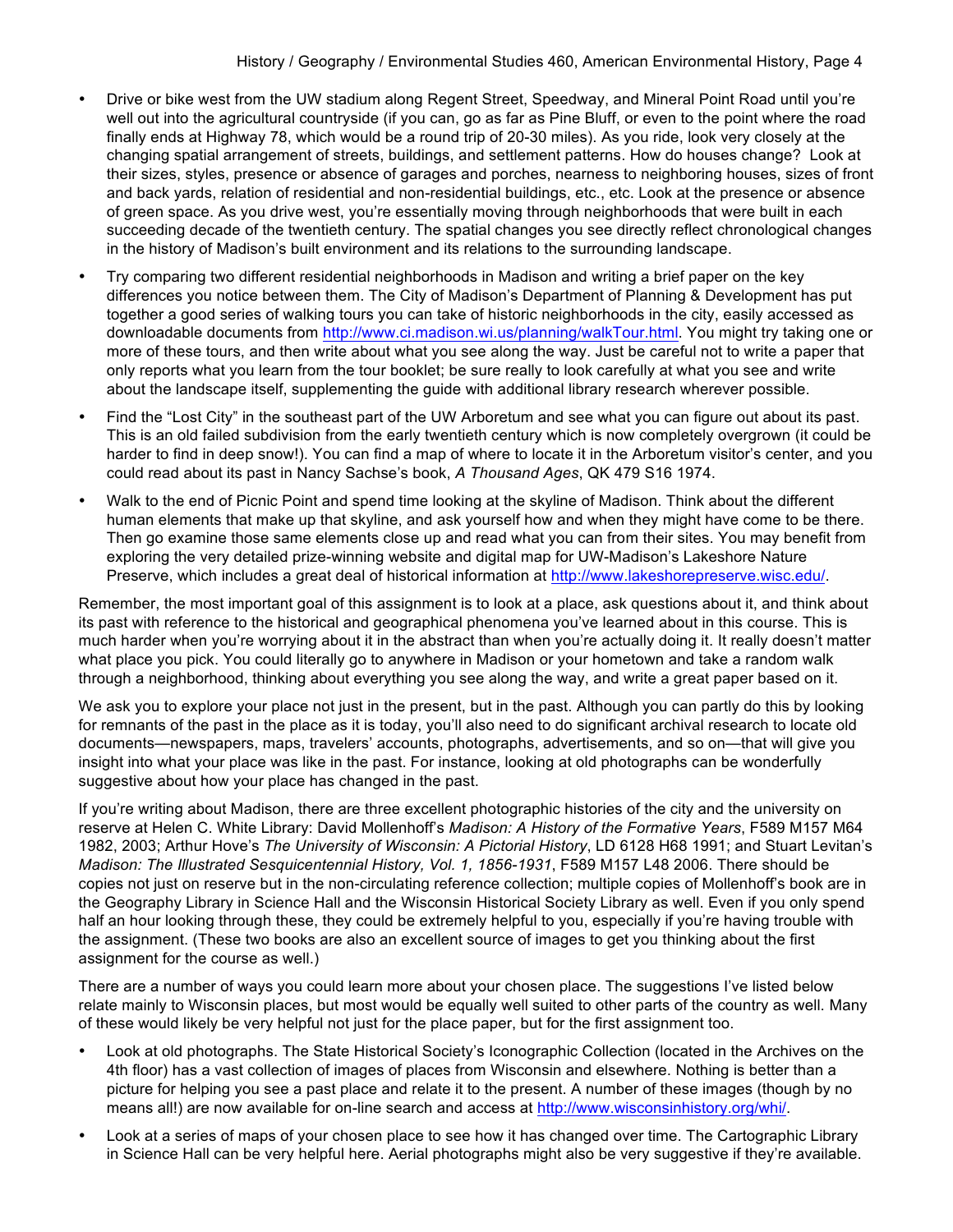- If you've chosen an urban place, try exploring the amazing collection of bird's-eye views, most published during the nineteenth century, that have been digitized on the Library of Congress's American Memory website. The URL for these is: http://memory.loc.gov/ammem/gmdhtml/gmdhome.html. Check under "Cities and Towns" and search for the place about which you're writing, but don't hesitate to explore other parts of the website as well. The American Memory website is an extraordinary source for digital documents: photos, maps, texts, almost anything you can think of. There's a comparable collection of Wisconsin bird's-eye views at http://www.wisconsinhistory.org/whi/feature/birdseye/; check out the Madison ones for the first assignment!
- In the late 1920s or early 1930s, the Wisconsin Department of Natural Resources produced a remarkable series of "Land Economic Inventory Maps" which show the uses of land for every township in the state. You can read more about these maps at http://steenbock.library.wisc.edu/general/bordner.html, and access the actual maps at http://uwdc.library.wisc.edu/collections/EcoNatRes/WILandInv under "Land Economic Inventory."
- If you want to go even further back in time, you could look at the original land survey records of the 1830s and 1840s, getting a rough sense of what the land looked like when the first American surveyors came through to impose the grid system upon it. These maps, along with the original surveyors notes, are also now available on-line, so you can peruse them for places you know at http://libtext.library.wisc.edu/SurveyNotes/.
- Track the changing population of the place in the manuscript census, which is available for every year between 1840 and 1930 except 1890 (for which the census records were destroyed in a fire). Microfilms of the census for every state in the country are available at the Historical Society. These will tell you who lived in a place, their family relationships, their birth places, their occupations, etc. If you're writing about a rural place in Wisconsin, you should also look at the manuscript records of the Agricultural Census, which give you a complete picture of the crops and animals raised on every farm in the state during the census years. These are in the Historical Society too, in the Archives on the 4th floor.
- If you're studying an urban area, look at old city directories, which often list the residents and businesses of a community not just alphabetically but according to their street address. A directory enables you almost literally to walk down the same street in the past that you've walked down in the present, seeing how the people and businesses have changed in the interval. See http://www.wisconsinhistory.org/hp/buildings/citydir.asp for tips.
- Look at old county atlases or histories for your place. These were published for many counties in the Midwest primarily in the 1870s through the 1890s, so can give you lots of interesting information about your place during the nineteenth century. The Historical Society has an excellent collection.
- And of course: *talk* with people who have lived in your place for a long time.

## **IMPORTANT: BEWARE OF PLAGIARISM!**

It is very important for you to keep track of, acknowledge, and be respectful of the sources you use in writing your place paper. The Web has made it so easy for students to copy and paste information they find online that it may be tempting for you simply to paste some of this material into what write. Don't EVER do this. Plagiarism is a very serious ethical infraction—pretending that someone else's work is your own—and will get you into serious trouble if it's discovered. To learn more about plagiarism and how to avoid it, consult the following online resources: UW-Madison Writing Center: http://writing.wisc.edu/Handbook/QuotingSources.html Yale Writing Center: http://writing.yalecollege.yale.edu/understanding-and-avoiding-plagiarism

# **IMPORTANT: LAPTOP AND CELLPHONE POLICY**

Because the majority of lectures take place in a darkened room with PowerPoint presentations, because bright laptop screens are distracting to other students in this environment, and because the temptation to multitask has become so enormous now that wireless connections to the Internet are available in most lecture halls, *the use of laptop computers, cell phones, or other screen-based devices is NOT permitted during lectures or discussion sections.* If you have a medical reason for needing to use a laptop or other screen-based device that has been authorized by the McBurney Center, please let us know so we can discuss strategies for your use of these devices that will be minimally disruptive to other students.

## **MCBURNEY STUDENTS:**

If you are a McBurney student who needs any special accommodations for the course, please make sure your section leader is aware of your situation as early in the semester as possible, and well in advance of any examinations for which accommodations will be required.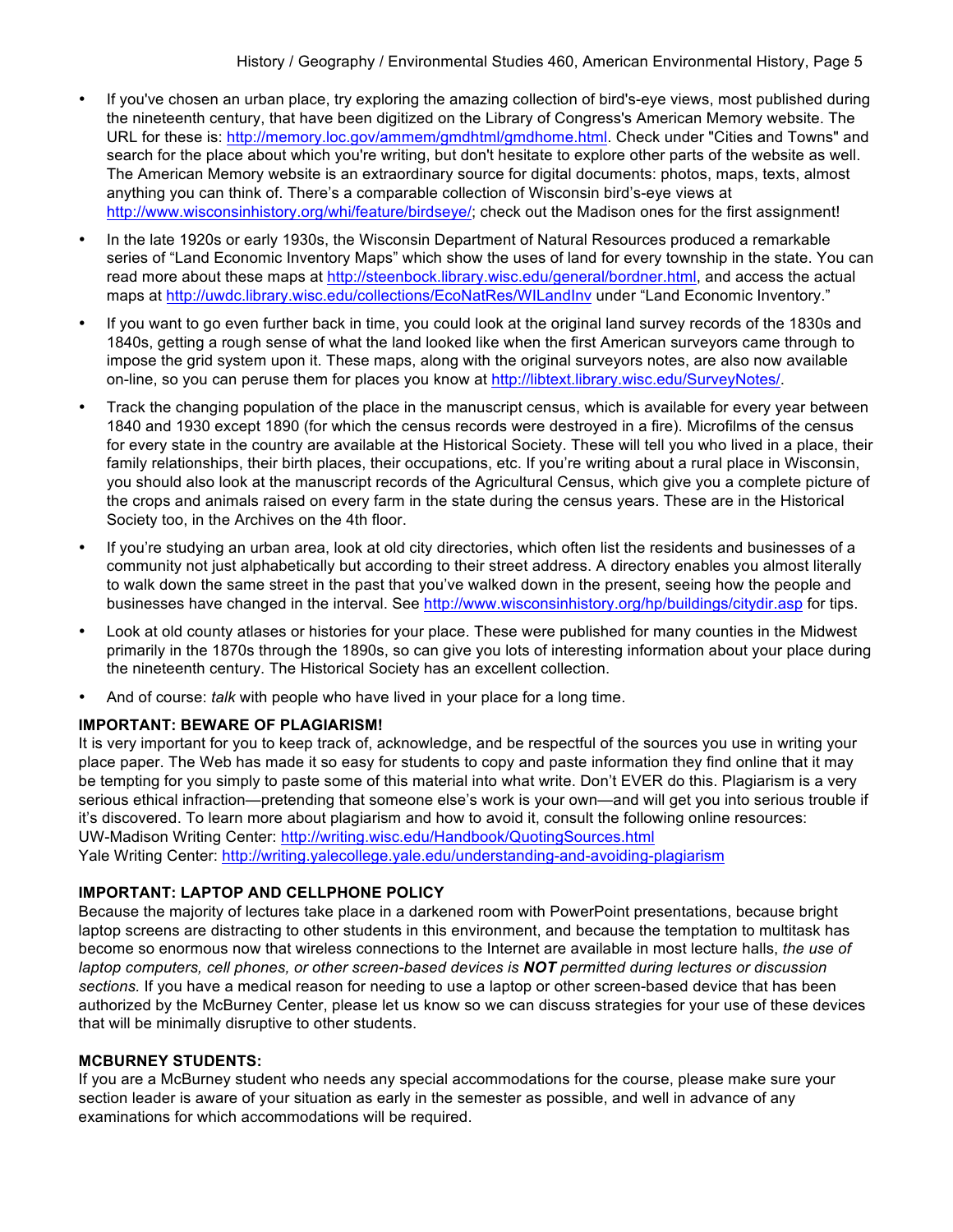# **WEEKLY OUTLINE OF LECTURES AND ASSIGNMENTS**

**IMPORTANT:** In the following outline, lecture topics are arranged into thematic "weeks" that do NOT correspond with ordinary calendar weeks, so don't be confused about this. For the purposes of this course, most "weeks" consist of a Wednesday lecture, the following Monday lecture, and the following section; this way, all discussion sections will be assured of having heard the same lectures and done the same readings by the time they meet. Occasionally (usually right before an exam), one of these thematic "weeks" may involve a number of lectures less than or more than two. The parenthetic number after each week's title is the approximate number of pages of reading assigned for that week.

# **Week 1: GETTING STARTED WITH ENVIRONMENTAL HISTORY (23)**

4 Sept: Ghost Landscapes: Getting Started with Environmental History

SECTION: Introductions to each other and to the course.

If you'd like, you can reread Bill's opening lecture, the original version of which is a published essay: William Cronon, "Kennecott Journey: The Paths Out of Town," in William Cronon, George Miles, and Jay Gitlin, eds., *Under an Open Sky: Rethinking America's Western Past* (1992), 28-51, also available on Bill's website as a link under "Other Resources" on our course webpage. It's probably best to do this **after** the lecture.

## **Week 2: PLACES, PEOPLE, AND THE PAST (282 plus website reading)**

9 Sept: Archival Landscapes: An Introduction to Your Place Paper...and to UW-Madison Libraries SECTION: Learning to read a landscape: walking tours of campus.

Explore the "Learning Historical Research" website at www.williamcronon.net/researching/.

Read Wayne C. Booth, et al., *The Craft of Research* in the next couple weeks as background preparation for starting work on your research and writing assignments in the course.

## **Week 3: LEARNING THE CRAFT OF READING LANDSCAPES (187)**

- 11 Sept: The World That Coyote and Raven Made
- 16 Sept: Migration, Disease, and Death
- NB: This week, the UW-Madison Archives in 425 Steenbock Library will offer an open house for 460 students from 3-5pm on Tu 9/17 and 4-5pm Wed 9/18, with brief talks at 3pm and 4pm Tu and 4:05pm Wed. Please attend!
- SECTION: Readings this week are designed to get you thinking about how to write histories about environmental change in particular places and landscapes as preparation for your two papers in the course. The first set provides examples and tools for very different ways of understanding landscapes and their histories. The second set consists of excellent examples of place papers written by past students in 460. Please come to section prepared to talk about the different strategies these authors used for organizing their narratives, and which techniques you found especially effective. Our goal will be to help with next week's paper and to get you started thinking about your own place paper. (It's OK to bring laptops to section this week.)

## *Sample Tools for Learning to Read Landscapes*

 Study the "How to Read a Landscape" web page on the "Learning Historical Research" website at http://www.williamcronon.net/researching/landscapes.htm.

- John Fraser Hart, "Reading the Landscape," in George F. Thompson, ed., *Landscape in America* (1995), 23-42. (Library E-reserves)
- Betty Flanders Thomson, "Man on the Land: A Thumbnail History," *The Shaping of the Heartland: The Landscape of the Middle West* (1977), 223-50. (Library E-reserves)

Eric Sloane, "Fences and Walls," *Our Vanishing Landscape* (1955), 27-35. (Library E-reserves)

Grady Clay, "Breaks," in *Close-Up: How to Read the American City* (1973), 38-52. (Library E-reserves)

 May Theilgaard Watts, "Camp Sites, Fires, and Cud Chewers, Or, How the Upland Forest Changes from Illinois to Wisconsin," *Reading the Landscape* (1957), 109-26. (Library E-reserves)

 Virginia & Lee McAlester, "Looking at American Houses: Style," *A Field Guide to American Houses* (1984), 4-16. (Library E-reserves)

Kate Ascher, "Water," *The Works: Anatomy of a City* (2005), 151-69. (Library E-reserves)

(Reading assignments for this week's section continue on top of next page)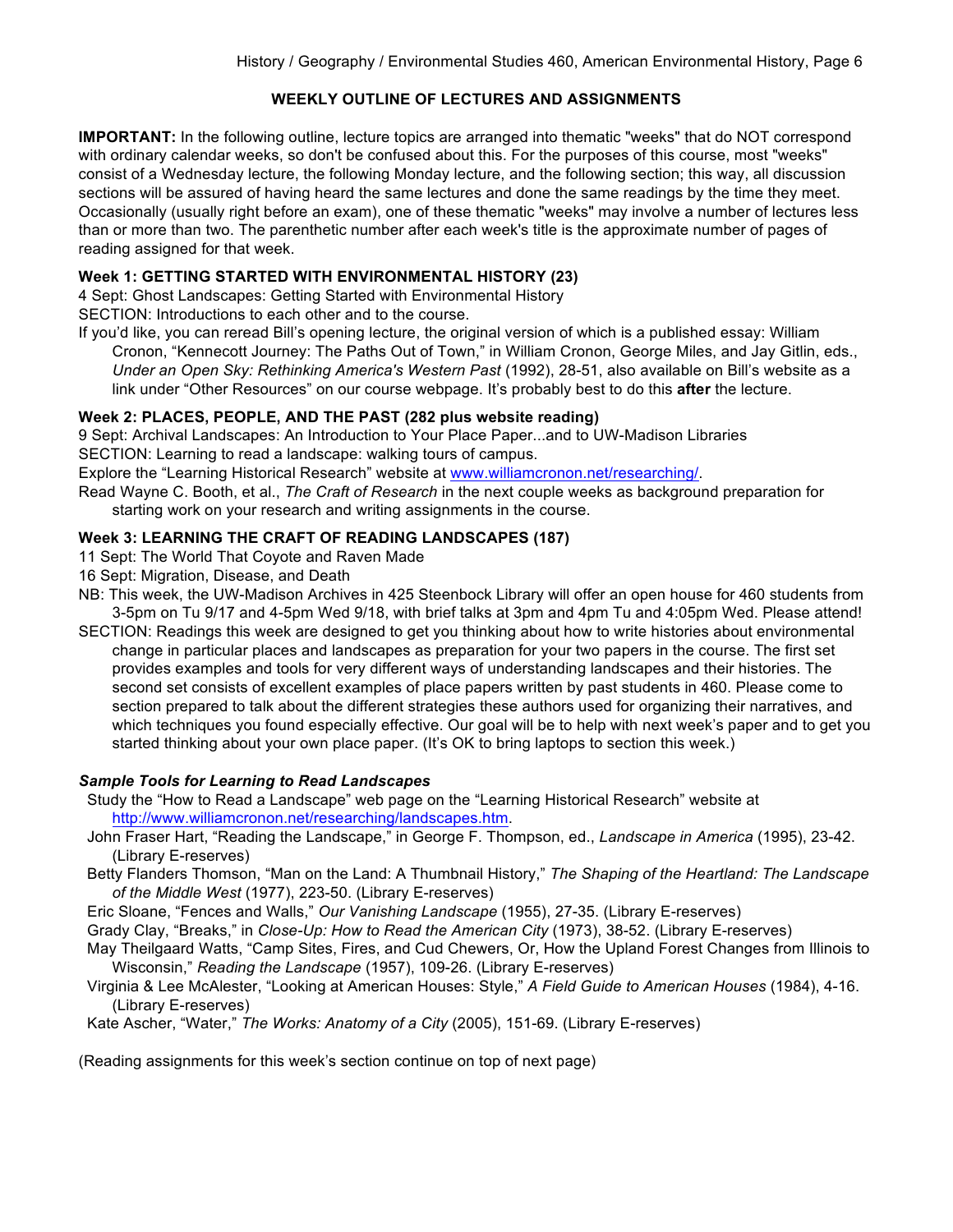**Exemplary Place Papers from Past Semesters of the Course** (accessible from course web page):

Kathryn Berg, "Brittingham Park," 2004 place paper about a park on Lake Monona.

David Britton, "Utica Lake," 2012 place paper about a lake and park in Waukesha County.

Margaret Christie, "Farm in the City," 1994 place paper on one of the last farmhouses on Madison's West Side.

Emily Hilts, "Canoeists, Anglers and Scientists: The Making of Escanaba Lake," 2012 place paper.

Rachel Hunerdosse, "The Stench That Shaped History," 2008 place paper about Lake Monona.

 Jeff Jordan, "100 Years of Solitude: A Progressive Era Retreat in the Heart of a Modern City," 2008 place paper about the house at 646 E. Gorham St. in Madison.

 Eva Lewandoski, "Maintaining a Rural, Pastoral Lifestyle in Spring Prairie, Wisconsin," 2004 place paper. Omar Poler, "The Middle Yard," 2005 place paper about railroads in La Crosse.

## **WEEK 4: NEW CREATURES, NEW CONNECTIONS (0)**

18 Sept: Co-Invasion

23 Sept: Selling Animals

SECTION: Discussion of the landscapes you investigated and interpreted for your first paper assignment. You should also be thinking about the place you'd like to write about for your final "place paper" assignment, since you'll be asked to talk in some detail about that during the week immediately following the midterm exam.

## **WRITING DUE IN SECTION THIS WEEK: First Paper Assignment**

NB: During the next couple weeks, the staff of the Wisconsin Historical Society will offer tours of their collections, which will be absolutely invaluable for your place paper. *Be sure to take one of these tours if you possibly can*.

## **WEEK 5: THE COUNTRY AND THE CITY (190)**

25 Sept: A World of Fields and Fences

30 Sept: The Flow of the River: Industrial and Urban Revolutions

SECTION: Cronon, *Changes in the Land*, xi-185 (of 20th anniversary edition, including Afterword). (If you buy a used copy of the first edition of the book, the new Afterword is available in our Online Library Reserve.)

## **WEEK 6: RETHINKING NATURE (10)**

2 Oct: The Machine in the Garden: Agricultural Revolutions

7 Oct: Mountain Gloom, Mountain Glory: Sublime and Picturesque

SECTION: Romanticism handout (available as PDF download from course web page)

## **WEEK 7: LANDSCAPES OF DEATH (0)**

9 Oct: Hunters and Hunted 14 Oct: Even the Oceans Fail SECTION: Come prepared with questions and insights to review for the mid-term exam.

## **WEEK 8: MID-TERM EXAM, AND MOVING FORWARD WITH YOUR PLACE PAPER**

16 Oct: Improving Nature

## **17 Oct: EVENING REVIEW SESSION FOR MIDTERM EXAM, 7:00-8:30pm**

## **21 Oct: MID-TERM EXAM**

SECTION: In section this week, you'll be asked to talk about the place you've chosen for your final paper, and the themes from the course that you think you'll be able explore while writing about how your place has changed over time. Please start reading the collection of documents edited by David Stradling for next week.

## **WEEK 9: PROGRESSIVE CONSERVATION (116)**

23 Oct: The Conservation Vision

28 Oct: Nurturing Nature, Exterminating Nature: Women in the House and City (Guest Lecture by Spring Greeney) SECTION: Stradling, *Conservation in the Progressive Era: Classic Texts*, vii-106. (read entire book carefully) If you're interested, explore Library of Congress's American Memory website on the early history of conservation: http://lcweb2.loc.gov/ammem/amrvhtml/conshome.html.

# **WEEK 10: SEEING LIKE A STATE (168)**

30 Oct: Planning Against Disaster

4 Nov: Strategic Resources and the Population Bomb

SECTION: Worster, *Dust Bowl*, 3-97, 182-254 (skim remainder if you have time).